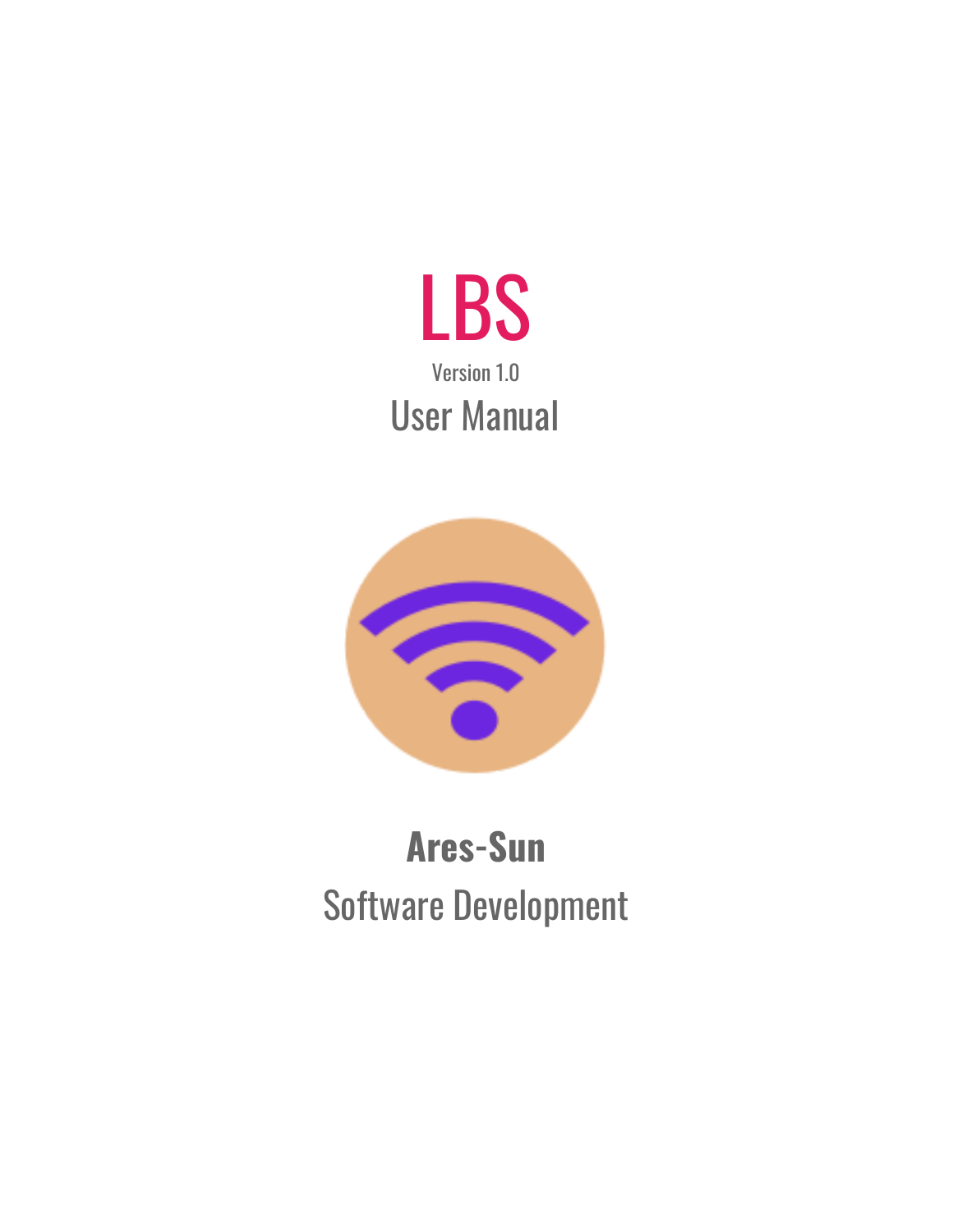## Table of Contents

<span id="page-1-0"></span>

| <b>Table of Contents</b> | $\overline{2}$          |
|--------------------------|-------------------------|
| Goals                    | $\overline{\mathbf{3}}$ |
| Introduction             | $\mathbf{3}$            |
| <b>System Components</b> | $\overline{\mathbf{3}}$ |
| I. Main screen           | 3                       |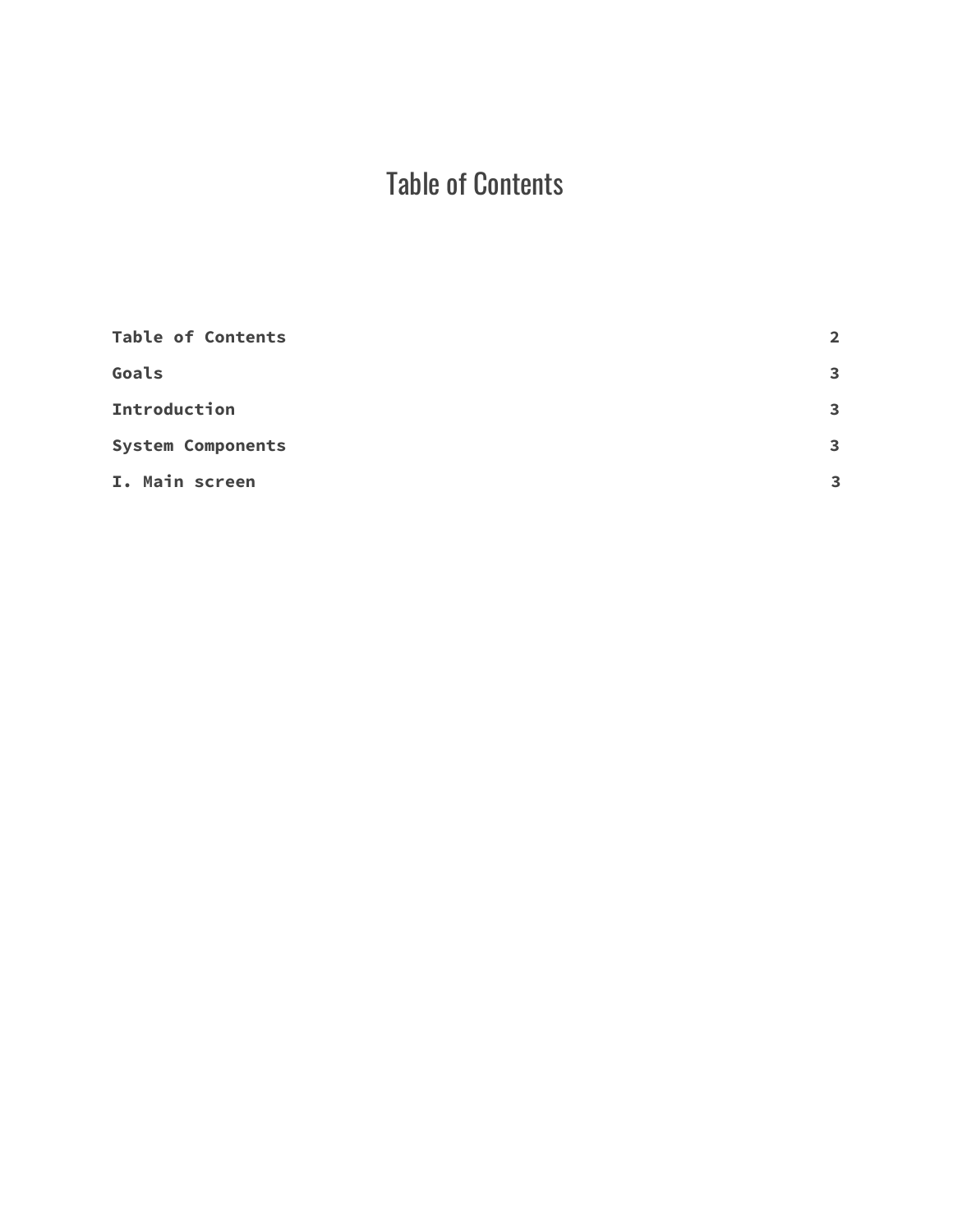### <span id="page-2-0"></span>**Goals**

Show the approximate location of the units that detect a cell identifier and contain lbs data, making a refresh of the information every 30 seconds to track the location of the unit.

#### <span id="page-2-1"></span>Introduction

<span id="page-2-2"></span>This document is aimed at the end user of the application, in order to instruct and facilitate the learning process. The manual shows the components of the program. How to manipulate these elements to achieve a pleasant experience.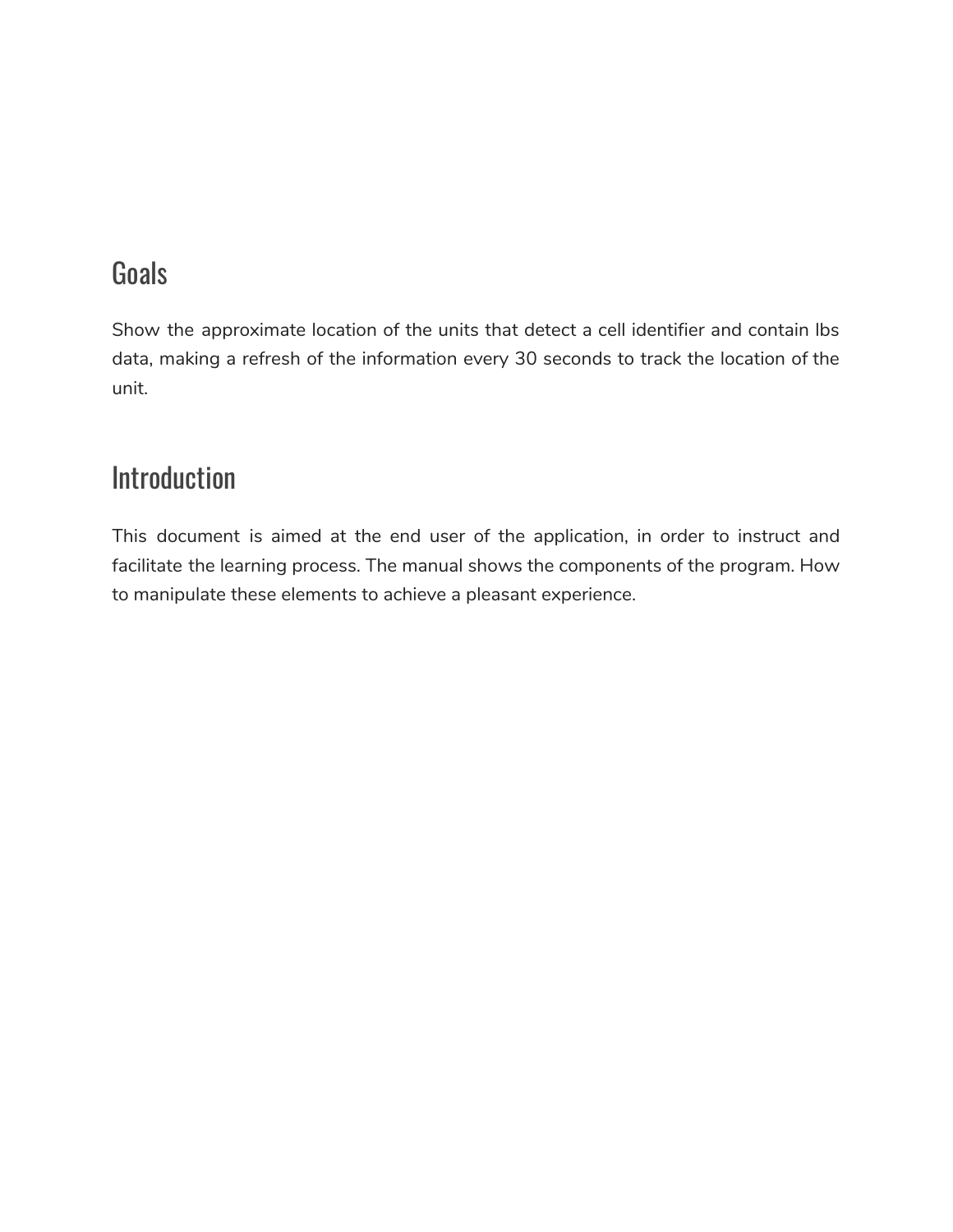### <span id="page-3-0"></span>System Components

#### I. Main screen

In this section, it is possible to load select the units to show their location on the map



9.1.1 switch: The units shown in the default list are the ones that have cell\_Id to be able to locate them by lbs. When the switch is turned off, the list of units is recharged this time with all units to make a positioning by GPS.

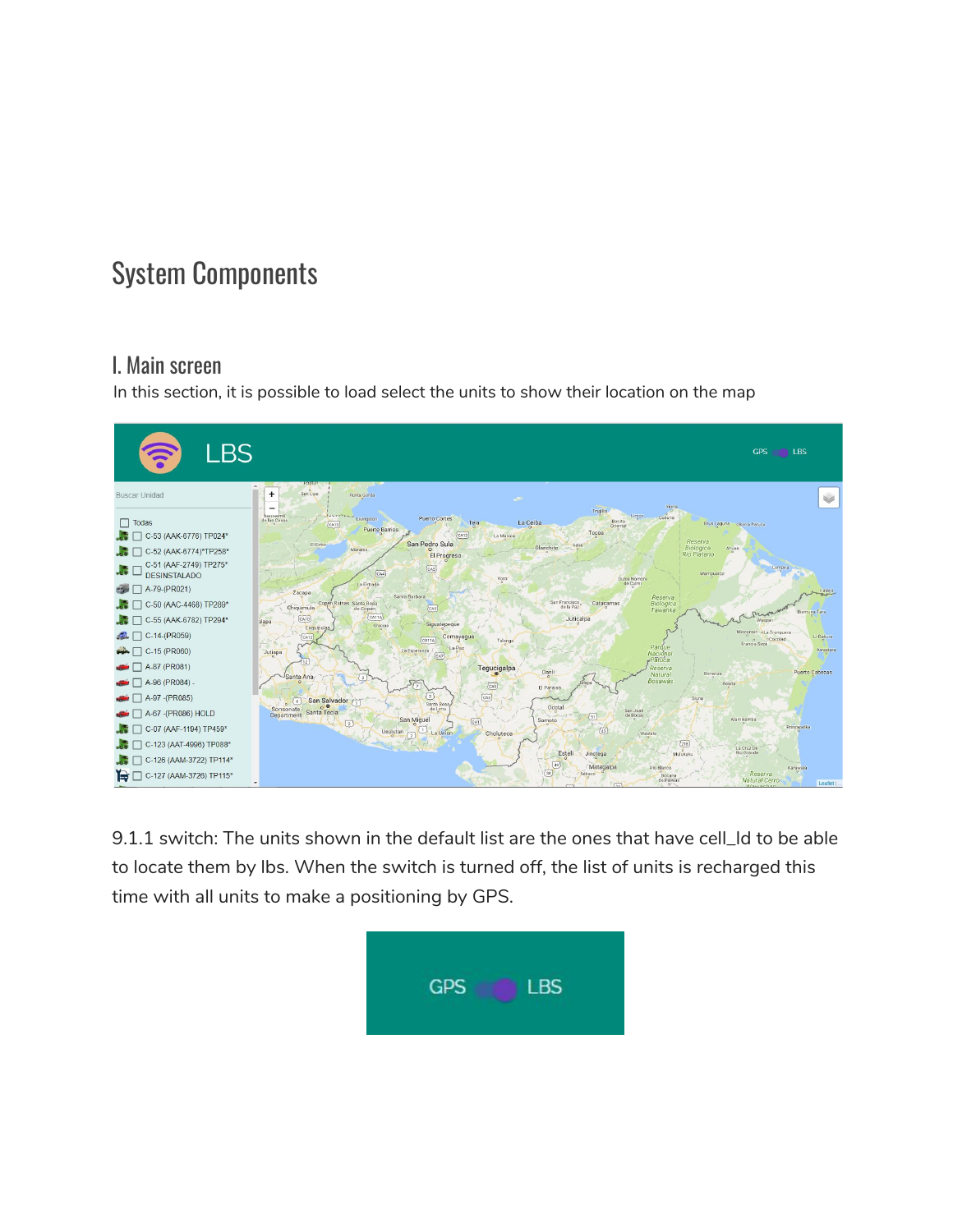9.1.2 Ckeckbox: allows you to select a unit to display the icon, in the last location obtained by lbs data



9.1.3 CheckBox All: allows you to select or discard all units to show or delete from the map

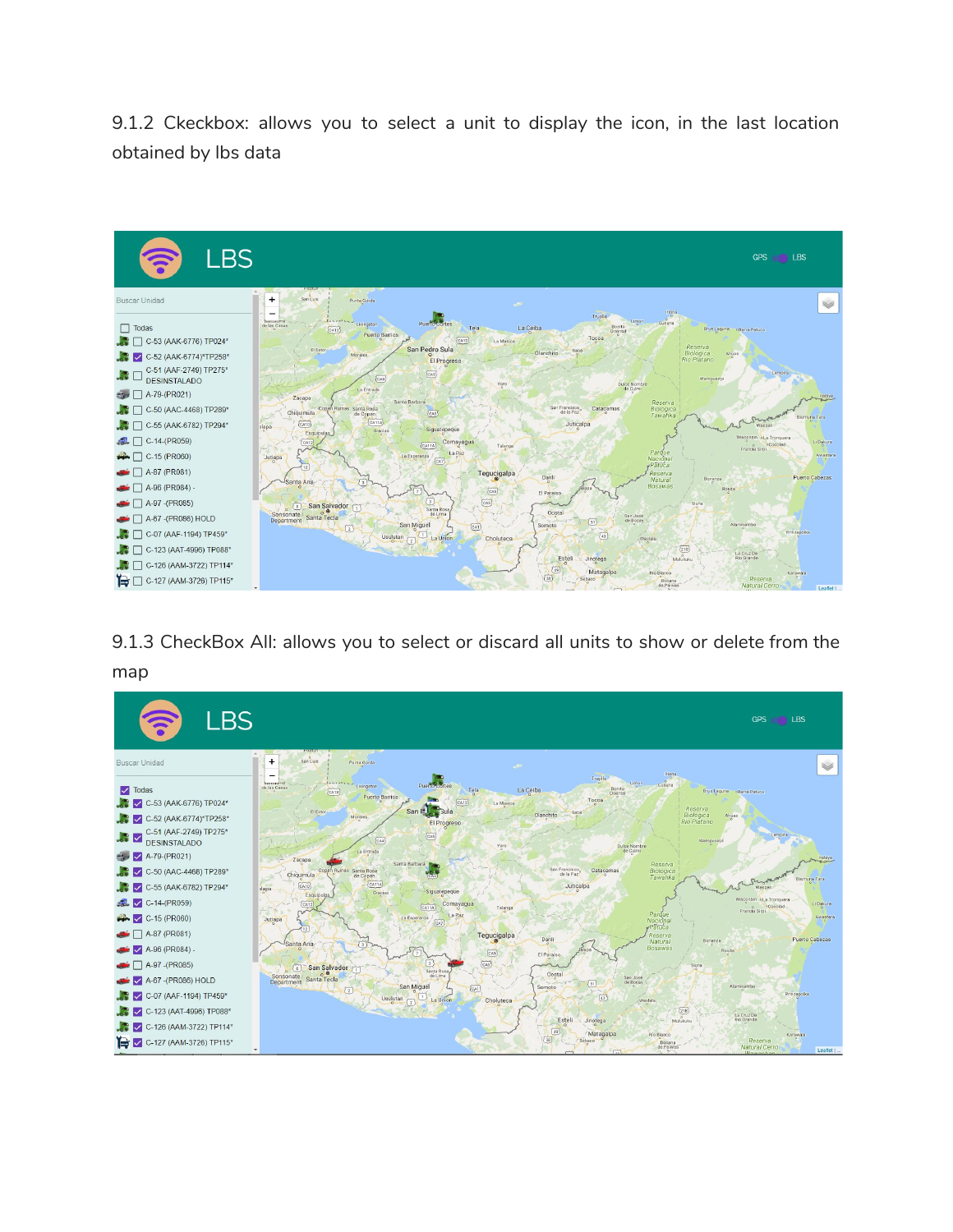9.1.4 Icons in the list: allows positioning on a specific unit



9.1.5 Search engine: search for a specific unit